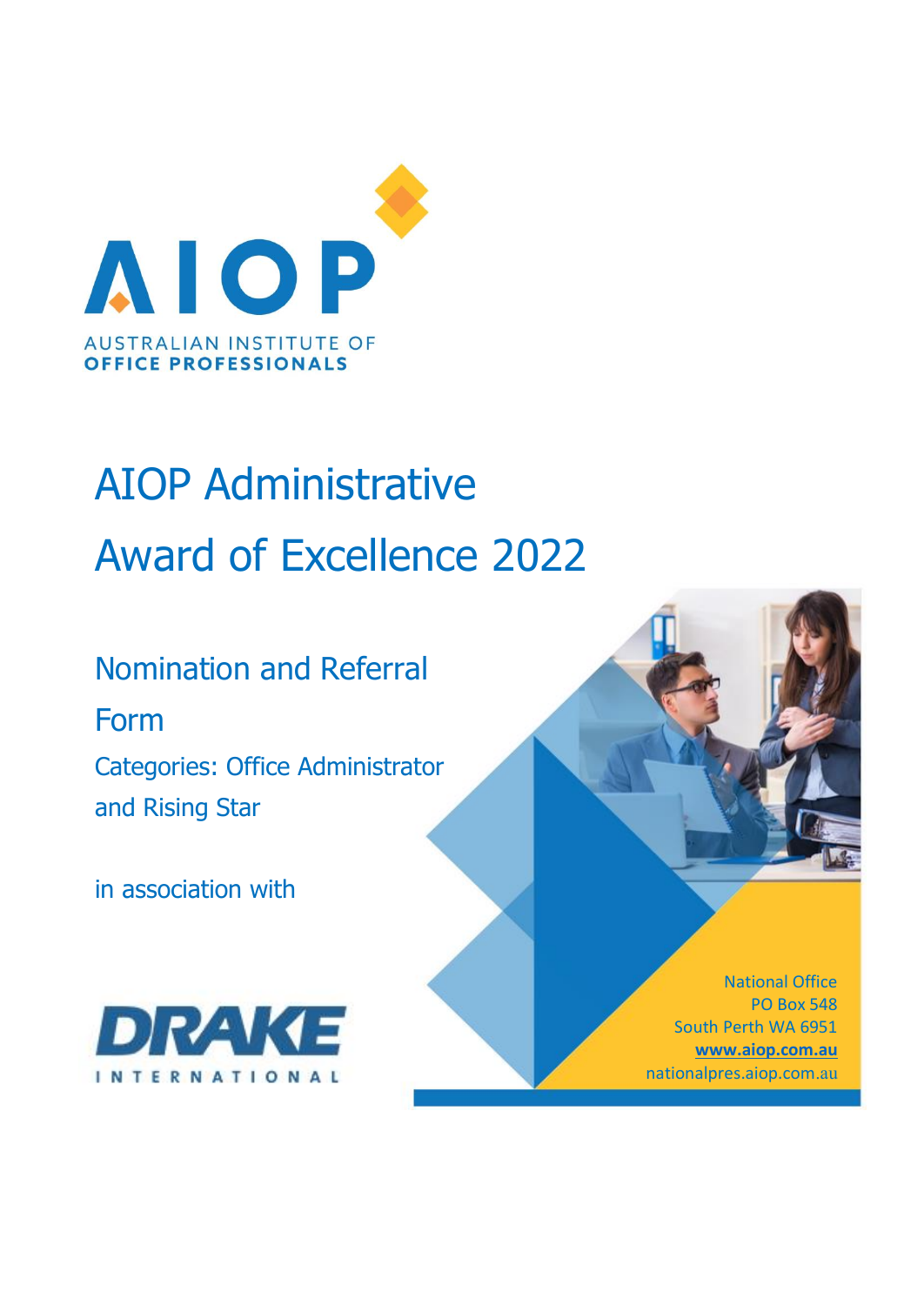



# AIOP Administrative Award of Excellence 2022 Nomination Questions

Question 1. What is your role, and what do you see as being the most important role of an office professional? (200 words max)

Question 2. What made you choose your career path? (200 words max)

Question 3. What has been your biggest achievement as an Office Professional? (200 words max)

Question 4. What advice would you give to someone choosing to become an office professional? (200 words max)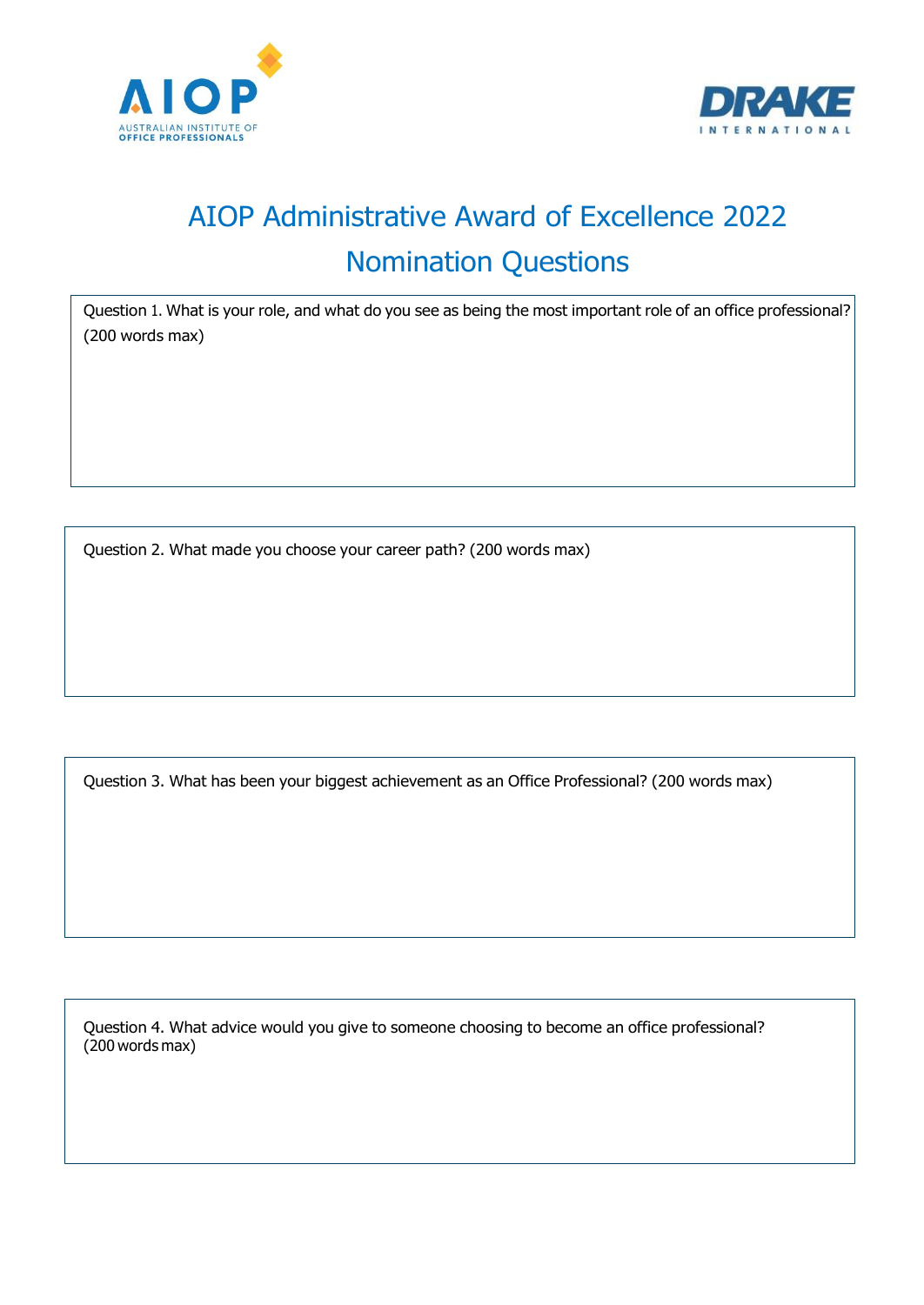



### Nomination / Referral Form

|                    | Nominee Details for Administrative Award of Excellence: Office Administrator |  |  |  |
|--------------------|------------------------------------------------------------------------------|--|--|--|
| <b>Rising Star</b> | Please tick the box                                                          |  |  |  |

| <b>First Name</b>                          | Last Name      |
|--------------------------------------------|----------------|
| Company Name                               | Position       |
| Address                                    |                |
| <b>Work Phone</b>                          | Mobile         |
|                                            |                |
| Nominee email                              | Recommended by |
| Nominator Name and Signature (Endorsement) |                |
| Name and Signature                         | Date           |

#### Nominee Declaration

If I am selected as a finalist, I acknowledge that I will attend the 2022 Award presentation held in my State of Australia on Friday 6 May 2022.

I understand that in the event I am unable to attend the Award presentation, my place as a finalist will be forfeited.

I further give my consent that any photographs, video, and details may be used for further publicity/ promotions.

I have read and agree to all the terms and conditions contained in this document and have completed all questions openly and frankly in accordance with the spirit of fair competition.

**Signature of Nominee Community Community** Date